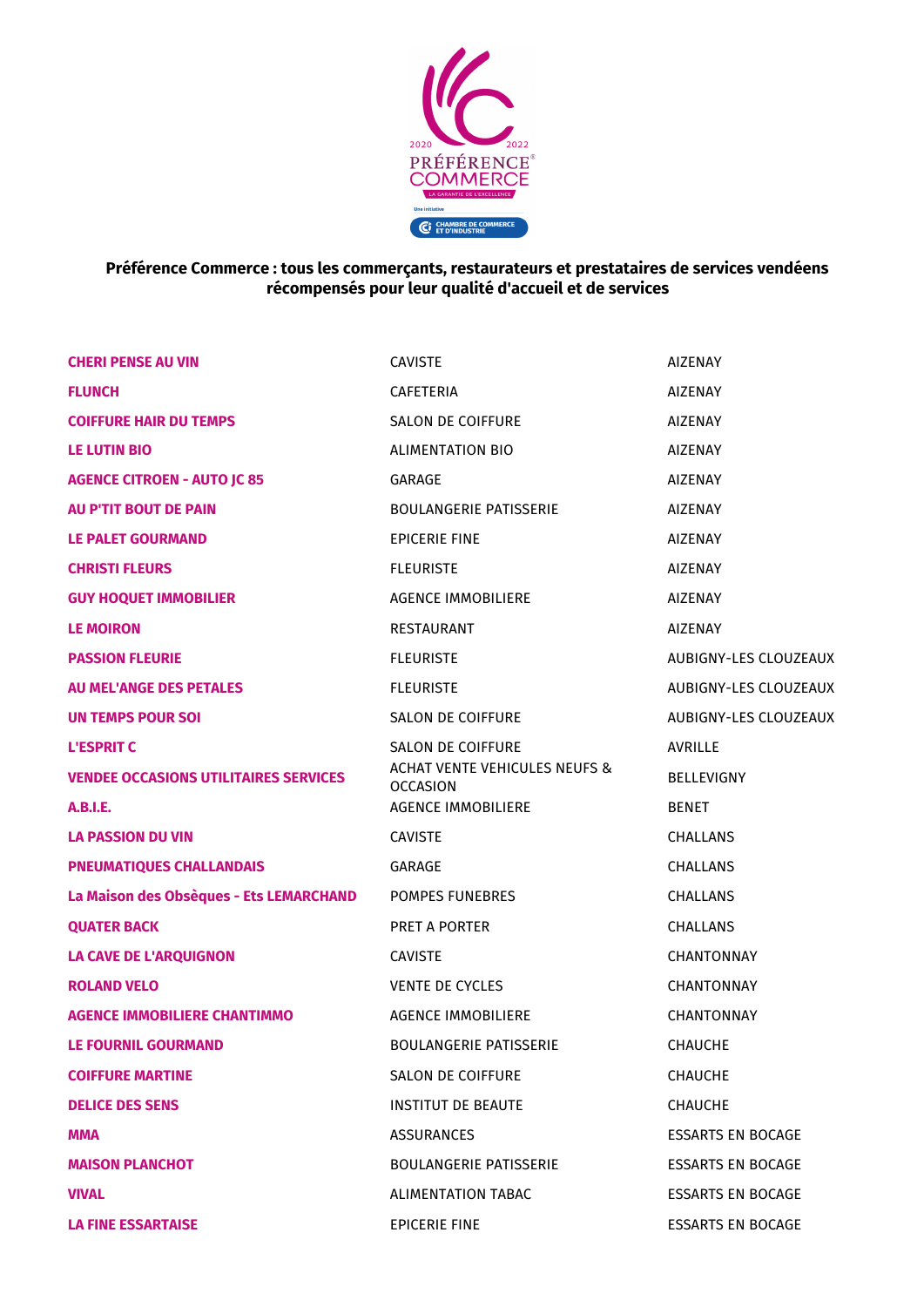| <b>OPTIQUE MARGOGNE</b>                    | <b>OPTICIEN</b>                                       | FONTENAY-LE-COMTE     |
|--------------------------------------------|-------------------------------------------------------|-----------------------|
| <b>ATOUT POINT DE VUE</b>                  | <b>OPTICIEN</b>                                       | FONTENAY-LE-COMTE     |
| <b>SUD VENDEE PEINTURES</b>                | <b>NEGOCE PEINTURE</b>                                | FONTENAY-LE-COMTE     |
| <b>LES ATELIERS DU GOUT</b>                | CHOCOLATERIE                                          | <b>FOUSSAIS-PAYRE</b> |
| <b>INSTITUT ELIZEN</b>                     | <b>INSTITUT DE BEAUTE</b>                             | <b>GIVRAND</b>        |
| <b>LA CAVE DES CHOUANS</b>                 | <b>CAVISTE</b>                                        | JARD-SUR-MER          |
| <b>LES MAISONS D'HELENE</b>                | <b>AGENCE IMMOBILIERE</b>                             | LA CHAIZE-LE-VICOMTE  |
| <b>FOLIES CARRELAGE</b>                    | <b>CARRELAGE &amp; FAÏENCE</b>                        | LA CHAIZE-LE-VICOMTE  |
| <b>OPTIQUE MARGOGNE</b>                    | <b>OPTICIEN</b>                                       | LA CHATAIGNERAIE      |
| <b>MAISON FUNERAIRE VENEAU</b>             | <b>POMPES FUNEBRES</b>                                | LA CHATAIGNERAIE      |
| <b>ETS RAVIR - STATION SERVICE TOTAL</b>   | MULTISERVICES STATION SERVICE                         | <b>LA FERRIERE</b>    |
| <b>VOTRE MARCHE</b>                        | <b>ALIMENTATION</b>                                   | LA MEILLERAIE-TILLAY  |
| <b>ZEN POUR UN STYLE</b>                   | <b>SALON DE COIFFURE</b>                              | LA MEILLERAIE-TILLAY  |
| <b>LE KARO</b>                             | <b>RESTAURANT</b>                                     | LA ROCHE-SUR-YON      |
| <b>ROC ECLERC</b>                          | <b>POMPES FUNEBRES</b>                                | LA ROCHE-SUR-YON      |
| <b>FRANCK PROVOST</b>                      | SALON DE COIFFURE                                     | LA ROCHE-SUR-YON      |
| <b>INTERVIEW COIFFURE</b>                  | <b>SALON DE COIFFURE</b>                              | LA ROCHE-SUR-YON      |
| <b>L'OPERA DES FROMAGES</b>                | <b>FROMAGERIE - CREMERIE</b>                          | LA ROCHE-SUR-YON      |
| <b>LE JAP'YONNAIS</b>                      | <b>RESTAURANT</b>                                     | LA ROCHE-SUR-YON      |
| <b>CHARCUTERIE TRADITIONNELLE CHARRIER</b> | <b>CHARCUTERIE TRAITEUR</b>                           | LA ROCHE-SUR-YON      |
| <b>CHOCO DIC</b>                           | CHOCOLATERIE                                          | LA ROCHE-SUR-YON      |
| A.R.T.V.                                   | DEPANNAGE, VENTE, TV HIFI ANTENNES,<br>ELECTROMENAGER | LA ROCHE-SUR-YON      |
| La Maison des Obsèques - Ets LEMARCHAND    | POMPES FUNEBRES                                       | LA ROCHE-SUR-YON      |
| <b>HAIR ACTUEL</b>                         | <b>SALON DE COIFFURE</b>                              | LA ROCHE-SUR-YON      |
| <b>MAISON PLANCHOT</b>                     | <b>BOULANGERIE PATISSERIE</b>                         | LA ROCHE-SUR-YON      |
| <b>ETAM</b>                                | LINGERIE - PRET A PORTER                              | LA ROCHE-SUR-YON      |
| <b>MAISON 123</b>                          | <b>PRET A PORTER</b>                                  | LA ROCHE-SUR-YON      |
| <b>CAROSSERIE GUILLET</b>                  | <b>CARROSSERIE</b>                                    | LA ROCHE-SUR-YON      |
| <b>CHRISTI-FLEURS</b>                      | <b>FLEURISTE</b>                                      | LA ROCHE-SUR-YON      |
| <b>LIBRAIRIE SILOË</b>                     | LIBRAIRIE                                             | LA ROCHE-SUR-YON      |
| <b>LE MARCHE AUX VINS</b>                  | <b>CAVISTE</b>                                        | LA ROCHE-SUR-YON      |
| <b>MAISON POTIER</b>                       | <b>BOULANGERIE PATISSERIE</b>                         | LA ROCHE-SUR-YON      |
| <b>MAISON POTIER</b>                       | <b>BOULANGERIE PATISSERIE</b>                         | LA ROCHE-SUR-YON      |
| <b>FROMAGERIE CREMERIE MIZOTTE</b>         | <b>FROMAGERIE - CREMERIE</b>                          | LA TRANCHE-SUR-MER    |
| <b>NOVAE COIFFEUR CONSEIL</b>              | <b>SALON DE COIFFURE</b>                              | LA TRANCHE-SUR-MER    |
| <b>POMPES FUNEBRES COTE DE LUMIERE</b>     | <b>POMPES FUNEBRES</b>                                | L'AIGUILLON-SUR-MER   |
| <b>COIFFURE CREATION</b>                   | <b>SALON DE COIFFURE</b>                              | L'AIGUILLON-SUR-MER   |
| <b>LA TETE AILLEURS</b>                    | <b>SALON DE COIFFURE</b>                              | LE BERNARD            |
| <b>ACHARDS IMMOBILIER</b>                  | AGENCE IMMOBILIERE                                    | LES ACHARDS           |
| <b>SALON DE COIFFURE LE NID</b>            | SALON DE COIFFURE                                     | <b>LES BROUZILS</b>   |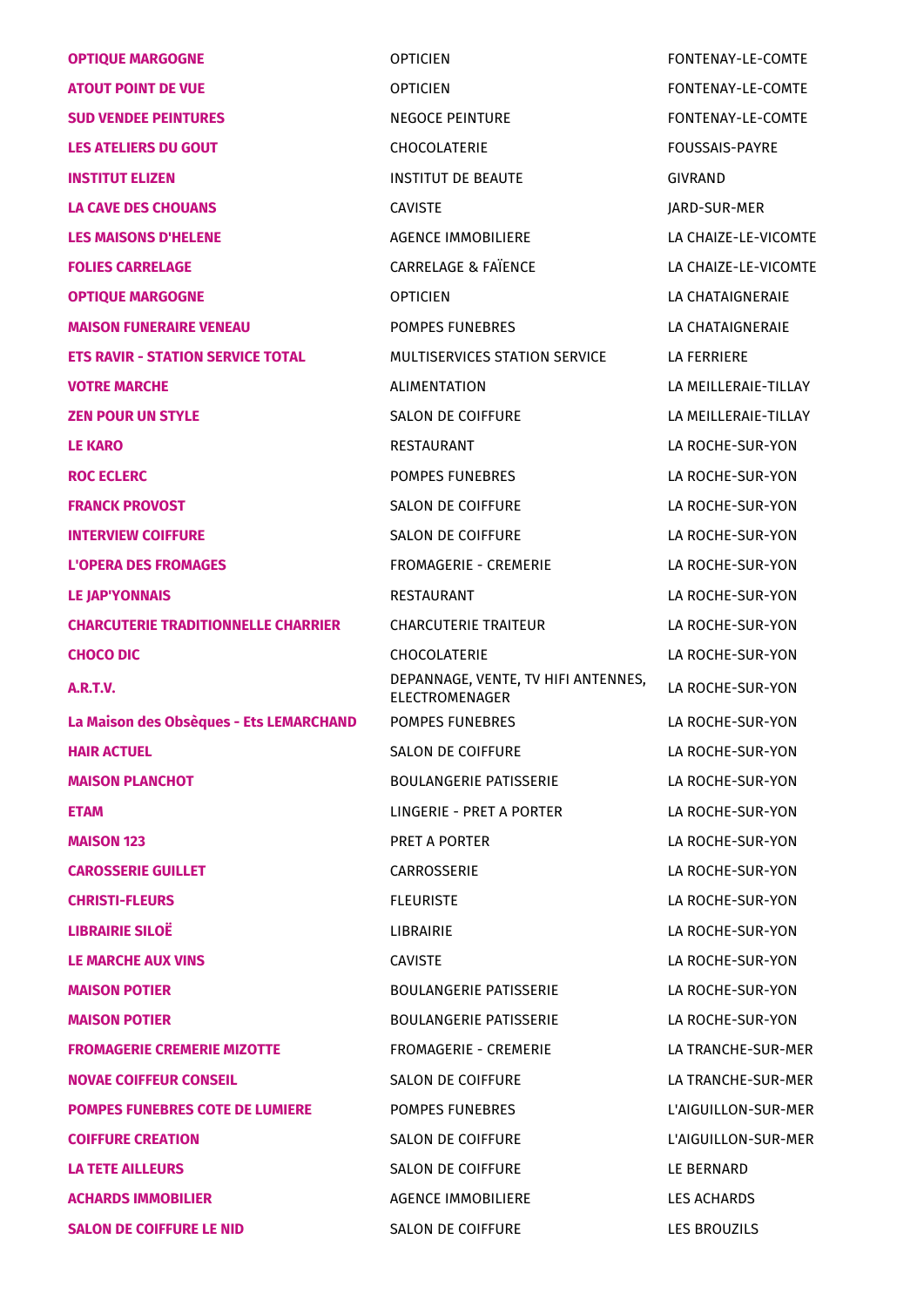| <b>AVENUE 73</b>                                 | <b>SALON DE COIFFURE</b>               | <b>LES EPESSES</b>    |
|--------------------------------------------------|----------------------------------------|-----------------------|
| <b>OPTIC 2000</b>                                | <b>OPTICIEN</b>                        | <b>LES HERBIERS</b>   |
| <b>ETS BROCHOIRE YVES MARIE</b>                  | VENTE REPARATON SCOOTERS MOTOS         | <b>LES HERBIERS</b>   |
| <b>ATERIS INFORMATIQUE</b>                       | <b>INFORMATIQUE</b>                    | <b>LES HERBIERS</b>   |
| <b>SUCRE SALE</b>                                | BOULANGERIE PATISSERIE                 | <b>LES HERBIERS</b>   |
| <b>AU FIL DE LA SAISON</b>                       | PRIMEUR & EPICERIE FINE                | <b>LES HERBIERS</b>   |
| <b>ALLIANZ CABINET MARTIAL &amp; TOMMY RAPIN</b> | <b>ASSURANCES</b>                      | <b>LES HERBIERS</b>   |
| <b>SELECTOUR LE MONDE AILLEURS</b>               | AGENCE DE VOYAGES                      | <b>LES HERBIERS</b>   |
| <b>MICRO GENIE</b>                               | <b>INFORMATIQUE</b>                    | <b>LES HERBIERS</b>   |
| <b>LES FRINGALES LITTERAIRES</b>                 | <b>LIBRAIRIE</b>                       | <b>LES HERBIERS</b>   |
| <b>BRICOPHONES VENDEE</b>                        | <b>VENTE ET REPARATION SMARTPHONES</b> | <b>LES HERBIERS</b>   |
| <b>LES JARDINS DU LAVOIR</b>                     | RESTAURANT                             | <b>LES HERBIERS</b>   |
| <b>BOUCHERIE CHARCUTERIE ALAIN LIAIGRE</b>       | BOUCHERIE CHARCUTERIE TRAITEUR         | <b>LES HERBIERS</b>   |
| <b>CHERVET OPTICIENS</b>                         | <b>OPTICIEN</b>                        | <b>LES HERBIERS</b>   |
| <b>COCOON ET MOI</b>                             | SALON DE COIFFURE                      | <b>LES HERBIERS</b>   |
| <b>DYNAMITE GAMES</b>                            | JEUX VIDEOS                            | <b>LES HERBIERS</b>   |
| <b>MAISON PLANCHOT</b>                           | BOULANGERIE PATISSERIE                 | <b>LES HERBIERS</b>   |
| <b>MAISON PLANCHOT</b>                           | <b>BOULANGERIE PATISSERIE</b>          | <b>LES HERBIERS</b>   |
| <b>MAISON PLANCHOT TRAITEUR</b>                  | BOUCHERIE CHARCUTERIE TRAITEUR         | <b>LES HERBIERS</b>   |
| <b>MMA</b>                                       | <b>ASSURANCES</b>                      | <b>LES HERBIERS</b>   |
| <b>LE MARCHE AUX VINS</b>                        | <b>CAVISTE</b>                         | LES SABLES D'OLONNE   |
| <b>CAVE DE LA CHAUME</b>                         | <b>CAVISTE</b>                         | LES SABLES D'OLONNE   |
| <b>MAISON VIRTEL / BOULANGERIE PUBERT</b>        | <b>BOULANGERIE PATISSERIE</b>          | LES SABLES D'OLONNE   |
| <b>ATOUT WEB</b>                                 | INFORMATIQUE                           | LES SABLES D'OLONNE   |
| <b>ARTHUR BONNET</b>                             | <b>CUISINISTE</b>                      | LES SABLES D'OLONNE   |
| <b>ROC ECLERC</b>                                | POMPES FUNEBRES                        | LES SABLES D'OLONNE   |
| <b>LA MAISON DU CREDIT</b>                       | <b>COURTIER</b>                        | LES SABLES D'OLONNE   |
| <b>MAISON PLANCHOT</b>                           | BOULANGERIE PATISSERIE                 | LES SABLES D'OLONNE   |
| <b>MAISON PLANCHOT</b>                           | <b>BOULANGERIE PATISSERIE</b>          | LES SABLES D'OLONNE   |
| <b>DOMI'MOMES SERVICES</b>                       | SERVICE A DOMICILE JEUNES ENFANTS      | LES SABLES D'OLONNE   |
| <b>COIFFURE LE LOUNGE</b>                        | <b>SALON DE COIFFURE</b>               | LES SABLES D'OLONNE   |
| <b>BIJOUTERIE OPIUM</b>                          | <b>BIJOUTERIE</b>                      | LES SABLES D'OLONNE   |
| La Maison des Obsèques - Ets LEMARCHAND          | POMPES FUNEBRES                        | LES SABLES D'OLONNE   |
| <b>PHILIPPE PETIT PROMOTEUR</b>                  | <b>AGENCE IMMOBILIERE</b>              | LES SABLES D'OLONNE   |
| <b>SALON DE COIFFURE IMAGE DE SOI</b>            | SALON DE COIFFURE                      | <b>L'HERBERGEMENT</b> |
| <b>PRO &amp; CIE</b>                             | ELECTROMENAGER                         | L'ILE D'YEU           |
| <b>SAVEURS ISLAISES</b>                          | CONSERVERIE PRODUITS DE LA MER         | L'ILE D'YEU           |
| <b>BOULANGERIE LES PETITS PAINS</b>              | <b>BOULANGERIE PATISSERIE</b>          | LONGEVILLE-SUR-MER    |
| <b>AUX BLEUS AZUR</b>                            | <b>TABAC PRESSE</b>                    | LUCON                 |
| <b>SELECTOUR LE MONDE AILLEURS</b>               | AGENCE DE VOYAGES                      | LUCON                 |